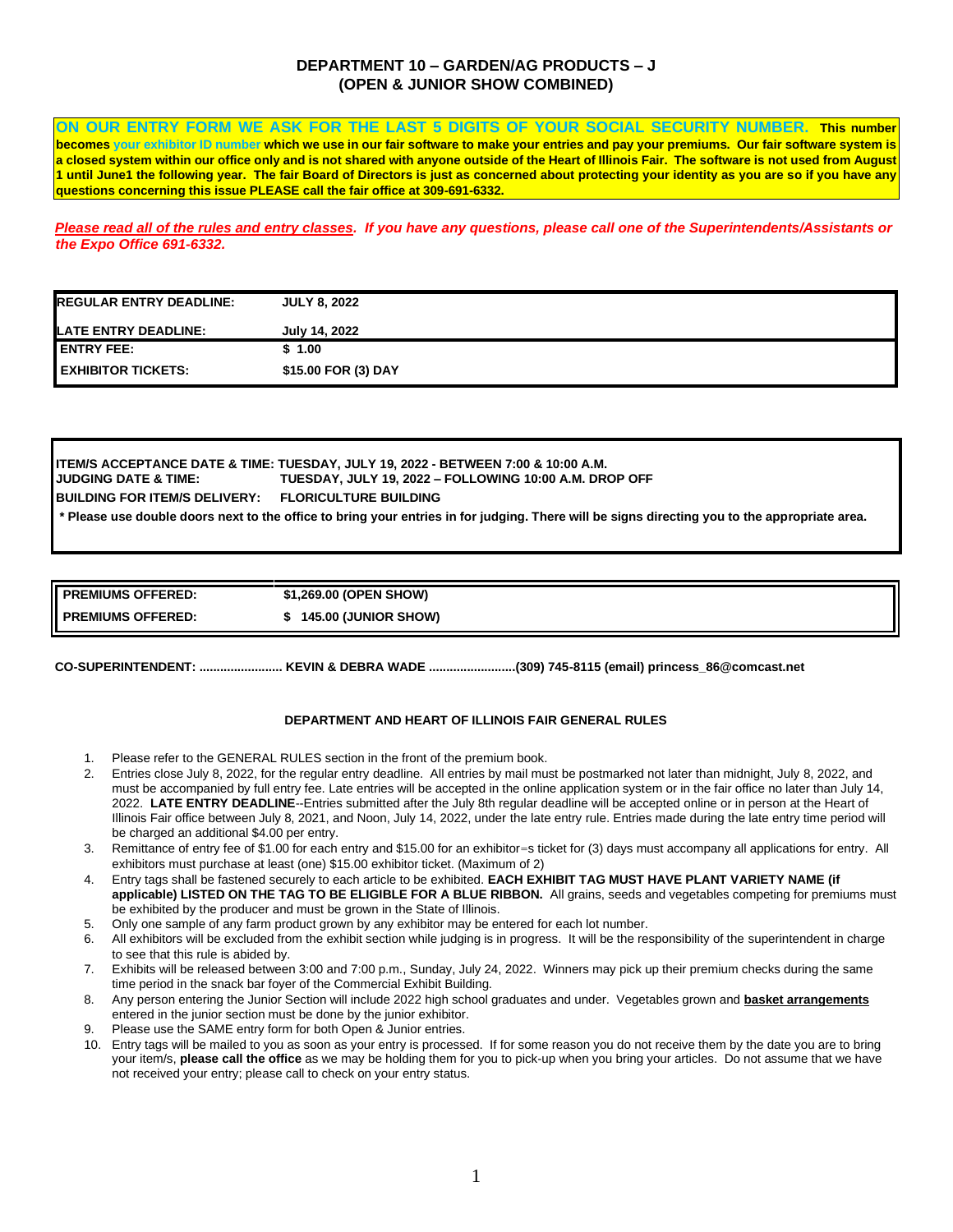

| <b>CLASS A - CORN &amp; SOYBEANS</b>                                                                                                       |  |  |  |  |  |  |
|--------------------------------------------------------------------------------------------------------------------------------------------|--|--|--|--|--|--|
| <b>PREMIUM AWARDS</b>                                                                                                                      |  |  |  |  |  |  |
| 2nd<br>3rd<br>1st                                                                                                                          |  |  |  |  |  |  |
| \$20.00<br>\$15.00<br>\$25.00                                                                                                              |  |  |  |  |  |  |
| All entries must be accompanied by the hybrid number and variety.                                                                          |  |  |  |  |  |  |
| All entries must be of a quality healthy seed able to be germinated and show no insect damage.                                             |  |  |  |  |  |  |
| Lot                                                                                                                                        |  |  |  |  |  |  |
| 1. 10 ears Pioneer corn                                                                                                                    |  |  |  |  |  |  |
| 2. 10 ears any other variety of corn                                                                                                       |  |  |  |  |  |  |
| 3. Tallest Stalk of Corn, shown with roots in tub or bucket                                                                                |  |  |  |  |  |  |
|                                                                                                                                            |  |  |  |  |  |  |
| 1st<br>3rd<br>2nd                                                                                                                          |  |  |  |  |  |  |
| \$10.00<br>\$8.00<br>\$6.00                                                                                                                |  |  |  |  |  |  |
| Lot                                                                                                                                        |  |  |  |  |  |  |
| 4. Soybeans, any color, please display in ONE GALLON, WIDE0OUTH GLASS JARS, WITH LID, labeled with variety, jars to be furnished by        |  |  |  |  |  |  |
| exhibitor.<br>ANY ENTRIES USING SMALL MOUTH JARS WILL NOT BE JUDGED.                                                                       |  |  |  |  |  |  |
| 5. Best Single Ear                                                                                                                         |  |  |  |  |  |  |
| 6. Best Longest Ear                                                                                                                        |  |  |  |  |  |  |
| 7. Odd or Unusual Ear                                                                                                                      |  |  |  |  |  |  |
|                                                                                                                                            |  |  |  |  |  |  |
| 8. 5 ears Popcorn                                                                                                                          |  |  |  |  |  |  |
| 9. 5 ears Indian corn, bunched (tied together)                                                                                             |  |  |  |  |  |  |
| 10. 1 GALLON Shelled Corn                                                                                                                  |  |  |  |  |  |  |
|                                                                                                                                            |  |  |  |  |  |  |
| <b>CLASS B - FORAGES</b>                                                                                                                   |  |  |  |  |  |  |
| <b>PREMIUM AWARDS</b>                                                                                                                      |  |  |  |  |  |  |
| 2nd<br>3rd<br>1st                                                                                                                          |  |  |  |  |  |  |
| \$6.00<br>\$10.00<br>\$8.00                                                                                                                |  |  |  |  |  |  |
|                                                                                                                                            |  |  |  |  |  |  |
| Hay flake will be judged on feedable qualities to livestock. Hay flake must have been run through mechanical baler. Must be shown in a box |  |  |  |  |  |  |
| suitable for size. FORAGES MUST BE CURED AT LEAST THREE DAYS.                                                                              |  |  |  |  |  |  |
| Lot                                                                                                                                        |  |  |  |  |  |  |
| 1. 4" Flake Alfalfa Hay - forage quality                                                                                                   |  |  |  |  |  |  |
| 2. 4" Flake Clover Hay - forage quality                                                                                                    |  |  |  |  |  |  |

3. 4" Flake Mixed Hay - forage quality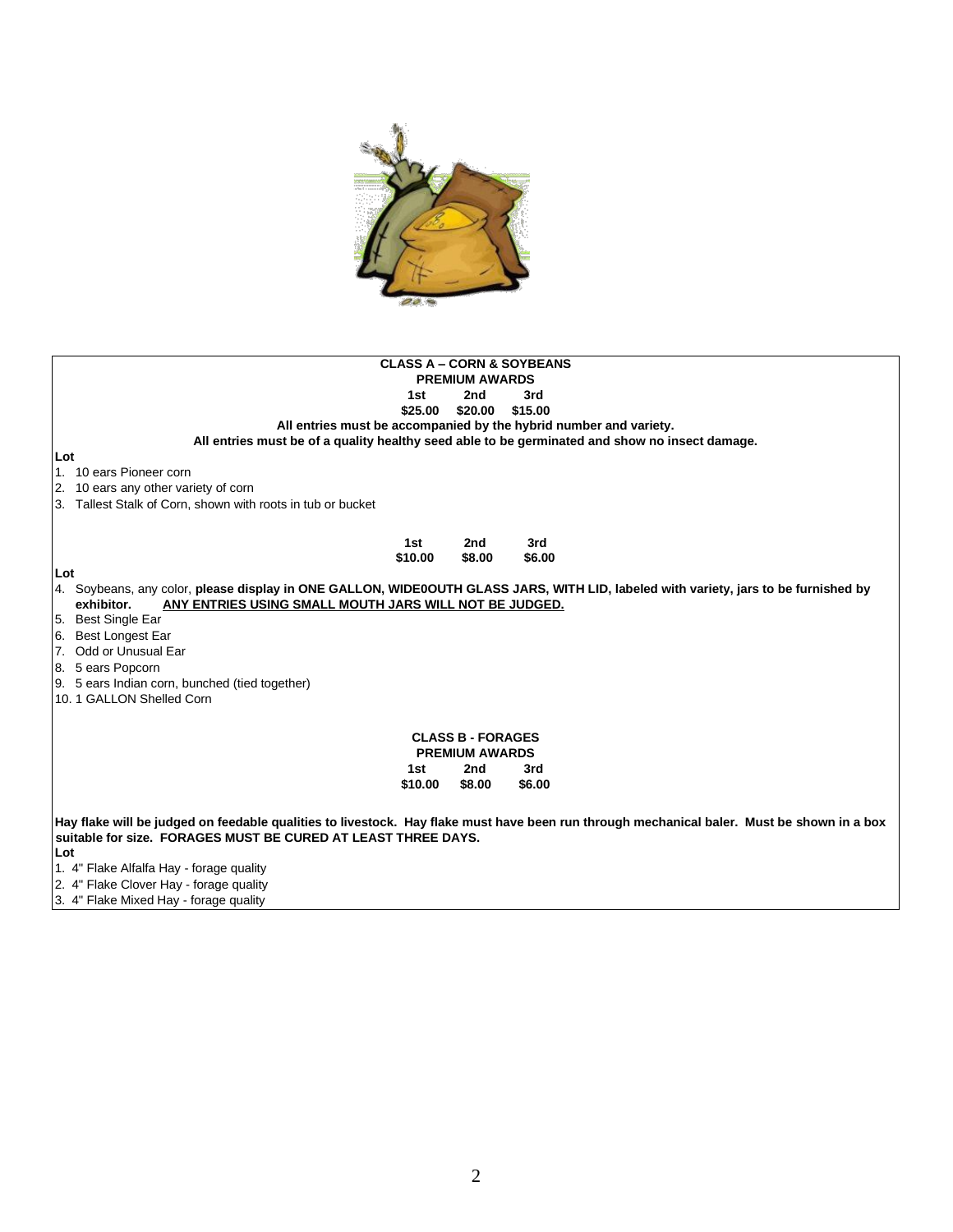

#### **CLASS C - VEGETABLES**

**For instructions on the proper procedure for exhibiting & displaying vegetables & fruits please obtain or refer to The U. of I., Cooperative Extension** 

**Flyer on "Exhibiting vegetables you can find this [at](http://my.extension.uiuc.edu/documents/257072011071107/MJ0800a.pdf)** <http://my.extension.uiuc.edu/documents/257072011071107/MJ0800a.pdf> **[o](http://my.extension.uiuc.edu/documents/257072011071107/MJ0800a.pdf)r at your county Cooperative Extension Service. Bunches means cut off stem 4" to 6" tied together in a bunch. Stem on means length appropriate for specimen. All vegetable entries shall be displayed on a white paper 10" plate. Commercial Exhibitors prohibited.** 

# **★★Entry tag shall be fixed to plate and show plant variety name ★★**

|                |                                                                                                                                                                                                                                                                                                                                                                                                                                                                                                                                                                                                                                                                                                                                                                                                                                                                                                                                                                                                                                                                                                                                                                                                                                                                                                                                                                                                                                                                                                                                                                                                                                                                                       | <b>PREMIUM AWARDS</b>                   |                |  |
|----------------|---------------------------------------------------------------------------------------------------------------------------------------------------------------------------------------------------------------------------------------------------------------------------------------------------------------------------------------------------------------------------------------------------------------------------------------------------------------------------------------------------------------------------------------------------------------------------------------------------------------------------------------------------------------------------------------------------------------------------------------------------------------------------------------------------------------------------------------------------------------------------------------------------------------------------------------------------------------------------------------------------------------------------------------------------------------------------------------------------------------------------------------------------------------------------------------------------------------------------------------------------------------------------------------------------------------------------------------------------------------------------------------------------------------------------------------------------------------------------------------------------------------------------------------------------------------------------------------------------------------------------------------------------------------------------------------|-----------------------------------------|----------------|--|
|                | 1st                                                                                                                                                                                                                                                                                                                                                                                                                                                                                                                                                                                                                                                                                                                                                                                                                                                                                                                                                                                                                                                                                                                                                                                                                                                                                                                                                                                                                                                                                                                                                                                                                                                                                   | 2nd                                     | 3rd            |  |
|                | \$5.00                                                                                                                                                                                                                                                                                                                                                                                                                                                                                                                                                                                                                                                                                                                                                                                                                                                                                                                                                                                                                                                                                                                                                                                                                                                                                                                                                                                                                                                                                                                                                                                                                                                                                | \$3.00                                  | \$2.00         |  |
| 2.<br>3.<br>5. | Lot<br>1.<br>Cucumbers, (plate of 3) with stem<br>Cucumbers, pickling (plate of 5) with stem<br>Mature dry onions, (plate of 5)<br>Beans, green, round or oval pod (plate of 12 pods)<br>4.<br>Beans, any other pod, (plate of 12 pods)<br>6.<br>Beets, bunched, (bunch of 5)<br>7. Cabbage, round head, (plate of 1) with green wrapper leaves<br>8. Cabbage, any other, (plate of 1) with wrapper leaves<br><b>9.</b> Cabbage, largest head (plate of 1) with wrapper leaves<br><b>10.</b> Carrots, bunched, (bunch of 5)<br>11. Eggplant, (plate of 3)<br>12. Kohlrabi, (plate of 5)<br>13. Leaf lettuce, 1 entire bunch<br>14. Greens, collard, mustard, kale, etc., 3 stalks<br>15. Onions, green, bunched, (1 bunch of 12)<br>16. Potatoes, (plate of 5)<br>17. Rhubarb, 5 stalks<br>18. Rhubarb, 3 longest stalks<br><b>19.</b> Peppers, sweet bell type, (plate of 5) with stem<br>20. Peppers, small chili type, (plate of 12) with stem<br>21. Peppers, banana type, (plate of 5) with stem<br>22. Squash, Zucchini, (plate of 3 under 8" long) with stem<br>23. Squash, summer, (plate of 3) with stem<br>24. Swiss chard, 3 leaves<br>25. Tomatoes, slicing, (plate of 3 ripe or turning red) with stem<br>26. Tomatoes, cherry/salad type, (plate of 12) with stem<br>27. Tomatoes, red paste type, (plate of 3) with stem<br>28. Turnips, (plate of 5) with stem<br>29. Any other variety of vegetables, (1 large specimen or plate of 3 smaller items)<br>30. Largest Tomato, with stem<br>31. Largest Zucchini Squash (1) with stem<br>32. Vegetable Art, to be displayed on a 10" plate, using vegetables from your garden<br>33. Decorate a Zucchini-anything goes! |                                         |                |  |
|                |                                                                                                                                                                                                                                                                                                                                                                                                                                                                                                                                                                                                                                                                                                                                                                                                                                                                                                                                                                                                                                                                                                                                                                                                                                                                                                                                                                                                                                                                                                                                                                                                                                                                                       |                                         |                |  |
|                | 1st<br>\$20.00                                                                                                                                                                                                                                                                                                                                                                                                                                                                                                                                                                                                                                                                                                                                                                                                                                                                                                                                                                                                                                                                                                                                                                                                                                                                                                                                                                                                                                                                                                                                                                                                                                                                        | <b>PREMIUM AWARDS</b><br>2nd<br>\$15.00 | 3rd<br>\$10.00 |  |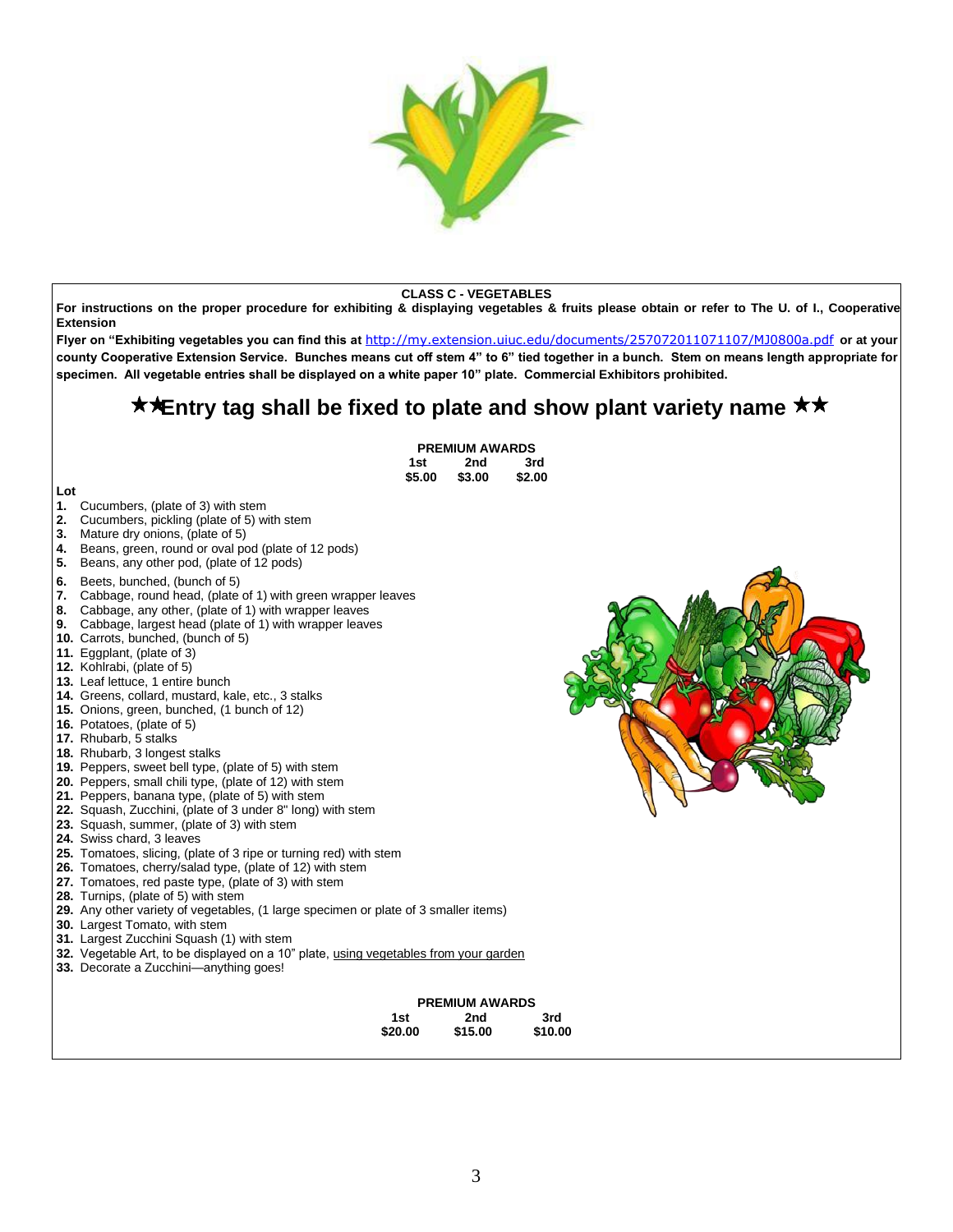### **34.** Bushel Basket Display of Fresh Vegetables

To consist of a plain or colored bushel basket, tipped on side, containing a well balanced assortment of not less than seven nor more than ten vegetables from the family garden. Decorative material such as asparagus fern or other material not to count as a vegetable.

|         | <b>PREMIUM AWARDS</b> |        |
|---------|-----------------------|--------|
| 1st     | 2nd                   | 3rd    |
| \$10.00 | \$6.00                | \$4.00 |

**35.** Basket Display of Fresh Vegetables

To consist of any type of basket tipped on side to show display of not less than 5 vegetables from the family garden. Decorative material such as asparagus fern or other material not to count as a vegetable.

| <b>CLASS E - HERBS</b>                                                                          |                                                                                                                                                |  |  |  |
|-------------------------------------------------------------------------------------------------|------------------------------------------------------------------------------------------------------------------------------------------------|--|--|--|
| <b>PREMIUM AWARDS</b>                                                                           |                                                                                                                                                |  |  |  |
|                                                                                                 | 2nd<br>3rd<br>1st                                                                                                                              |  |  |  |
|                                                                                                 | \$3.00<br>\$2.00<br>\$1.00                                                                                                                     |  |  |  |
|                                                                                                 | A standard bundle for display shall be securely tied and not less than one half () inch nor more than two (2) inches in diameter, at center of |  |  |  |
|                                                                                                 | stem. ATTACH ENTRY TAG TO HERB BUNDLE. Herbs will be judged for scent, attractiveness, and quality. Rodale Press <b>AEncyclopedia of</b>       |  |  |  |
| Herbs and Garden Way Herbs the Year Round are good sources for proper identification of plants. |                                                                                                                                                |  |  |  |
| Lot                                                                                             |                                                                                                                                                |  |  |  |
| Basil - sweet, no flower<br>1.                                                                  |                                                                                                                                                |  |  |  |
| 2. Basil - other                                                                                |                                                                                                                                                |  |  |  |
| 3. Borage                                                                                       |                                                                                                                                                |  |  |  |
| 5. Chive - onion                                                                                |                                                                                                                                                |  |  |  |
| 6. Chive - garlic                                                                               |                                                                                                                                                |  |  |  |
| 7. Cilantro - (coriander)                                                                       | Herb.                                                                                                                                          |  |  |  |
| 8. Dill - without seed                                                                          |                                                                                                                                                |  |  |  |
| 9. Dill - with seeds                                                                            |                                                                                                                                                |  |  |  |
| 10. Fennel                                                                                      |                                                                                                                                                |  |  |  |
| 11. Feverfew, stems trimmed to approx.10-12                                                     |                                                                                                                                                |  |  |  |
| 12. Garlic (no elephant accepted) (3 heads)<br>13. Horehound                                    |                                                                                                                                                |  |  |  |
| 14. Lavender                                                                                    |                                                                                                                                                |  |  |  |
| 15. Lemonbalm                                                                                   |                                                                                                                                                |  |  |  |
| 16. Oregano - culinary (Greek, etc.)                                                            |                                                                                                                                                |  |  |  |
| 17. Parsley - curly                                                                             |                                                                                                                                                |  |  |  |
| 18. Parsley - flatleaf                                                                          |                                                                                                                                                |  |  |  |
| 19. Mint - Any Mertha sp.                                                                       |                                                                                                                                                |  |  |  |
| 20. Rosemary                                                                                    |                                                                                                                                                |  |  |  |
| 21. Sage - culinary - Salivia Officianalis                                                      |                                                                                                                                                |  |  |  |
| 22. Scented geraniums (rose)                                                                    |                                                                                                                                                |  |  |  |
| 23. Scented geraniums (citrus)                                                                  |                                                                                                                                                |  |  |  |
| 24. Sorrel - French                                                                             |                                                                                                                                                |  |  |  |
| 25. Sweet Marjoram                                                                              |                                                                                                                                                |  |  |  |
| 26. Tansy, stems trimmed to approx.10-12"                                                       |                                                                                                                                                |  |  |  |
| 27. Tarragon - French                                                                           |                                                                                                                                                |  |  |  |
| 28. Thyme, culinary                                                                             |                                                                                                                                                |  |  |  |
| 29. Yarrow, golden                                                                              |                                                                                                                                                |  |  |  |
| 30. Yarrow, any other color                                                                     |                                                                                                                                                |  |  |  |
|                                                                                                 |                                                                                                                                                |  |  |  |

## **CLASS E – HERBAL THEME GARDEN**

### **PREMIUM AWARDS 1st 2nd 3rd \$25.00 \$15.00 \$10.00**

31. Herbal Theme Garden (e.g. pizza, fairy, culinary, etc. Minimum of three herbs, focusing on natural plant material. No larger than 18" in diameter or 18" x 24". Sponsored by **Amy McLaren**